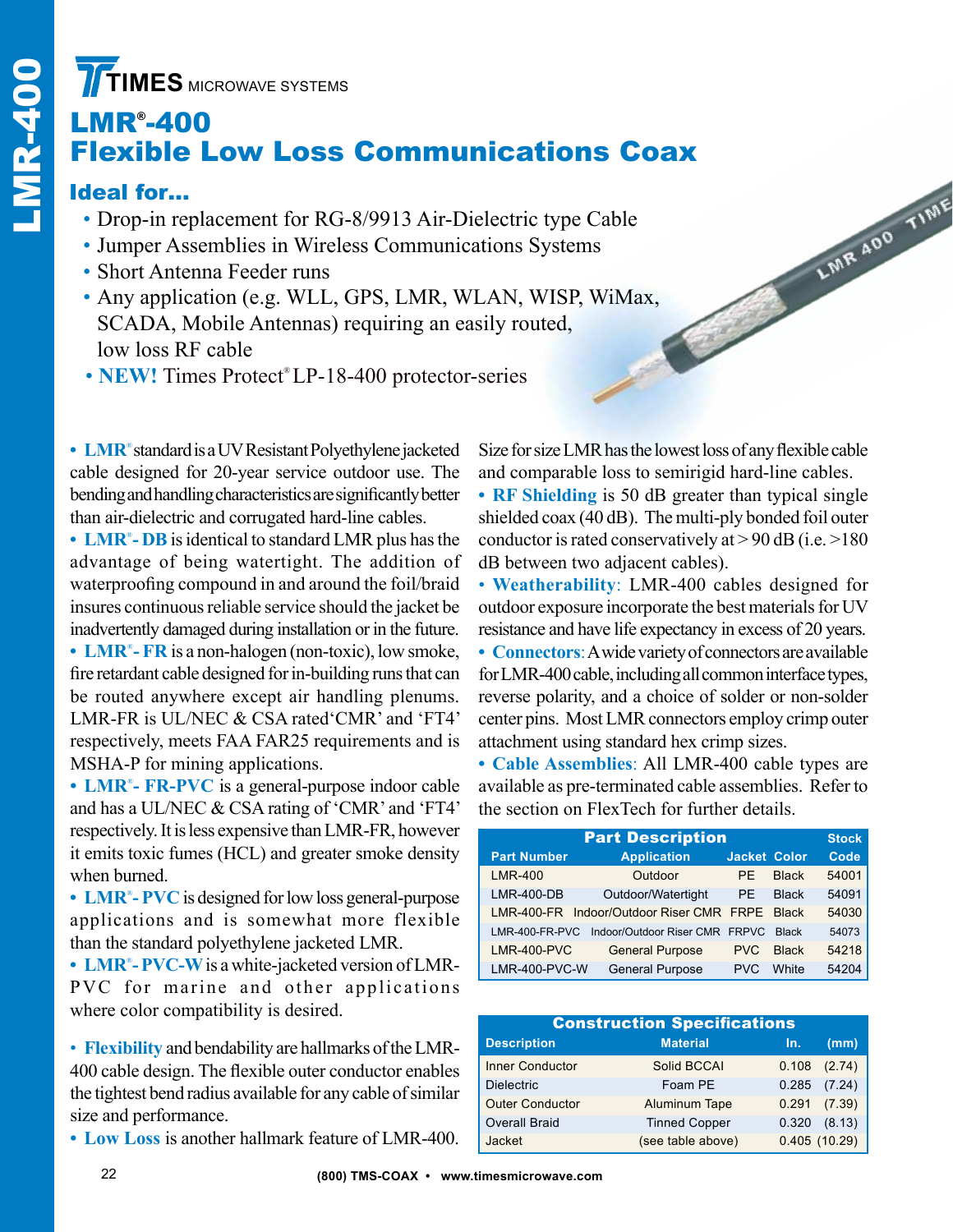

|                                   |                                  | <b>Mechanical Specifications</b> |           |          |  |
|-----------------------------------|----------------------------------|----------------------------------|-----------|----------|--|
|                                   | <b>Performance Property</b>      | <b>Units</b>                     | <b>US</b> | (metric) |  |
| $\sigma$ <sub>M<sub>1</sub></sub> | <b>Bend Radius: installation</b> | in. $(mm)$                       | 1.00      | (25.4)   |  |
|                                   | Bend Radius: repeated            | in. $(mm)$                       | 4.0       | (101.6)  |  |
|                                   | <b>Bending Moment</b>            | $ft-lb(N-m)$                     | 0.5       | (0.68)   |  |
|                                   | Weight                           | $lb/ft$ (kg/m)                   | 0.068     | (0.10)   |  |
|                                   | <b>Tensile Strength</b>          | $lb$ (kg)                        | 160       | (72.6)   |  |
|                                   | <b>Flat Plate Crush</b>          | lb/in. (kg/mm)                   | 40        | (0.71)   |  |

| <b>Environmental Specifications</b>   |            |           |  |  |  |  |
|---------------------------------------|------------|-----------|--|--|--|--|
| <b>Performance Property</b>           | °F         | °C        |  |  |  |  |
| <b>Installation Temperature Range</b> | $-40/+185$ | $-40/+85$ |  |  |  |  |
| Storage Temperature Range             | $-94/+185$ | $-70/+85$ |  |  |  |  |
| <b>Operating Temperature Range</b>    | $-40/+185$ | $-40/+85$ |  |  |  |  |

| <b>Electrical Specifications</b> |                    |       |          |  |  |  |  |
|----------------------------------|--------------------|-------|----------|--|--|--|--|
| <b>Performance Property</b>      | <b>Units</b>       | US    | (metric) |  |  |  |  |
| Velocity of Propagation          | ℅                  | 85    |          |  |  |  |  |
| Dielectric Constant              | NA.                | 1.38  |          |  |  |  |  |
| <b>Time Delay</b>                | nS/ft(nS/m)        | 1.20  | (3.92)   |  |  |  |  |
| Impedance                        | ohms               | 50    |          |  |  |  |  |
| Capacitance                      | $pF/ft$ ( $pF/m$ ) | 23.9  | (78.4)   |  |  |  |  |
| Inductance                       | uH/ft (uH/m)       | 0.060 | (0.20)   |  |  |  |  |
| <b>Shielding Effectiveness</b>   | dB                 | >90   |          |  |  |  |  |
| DC Resistance                    |                    |       |          |  |  |  |  |
| Inner Conductor                  | ohms/1000ft (/km)  | 1.39  | (4.6)    |  |  |  |  |
| <b>Outer Conductor</b>           | ohms/1000ft (/km)  | 1.65  | (5.4)    |  |  |  |  |
| <b>Voltage Withstand</b>         | Volts DC           | 2500  |          |  |  |  |  |
| <b>Jacket Spark</b>              | <b>Volts RMS</b>   | 8000  |          |  |  |  |  |
| Peak Power                       | kW                 | 16    |          |  |  |  |  |

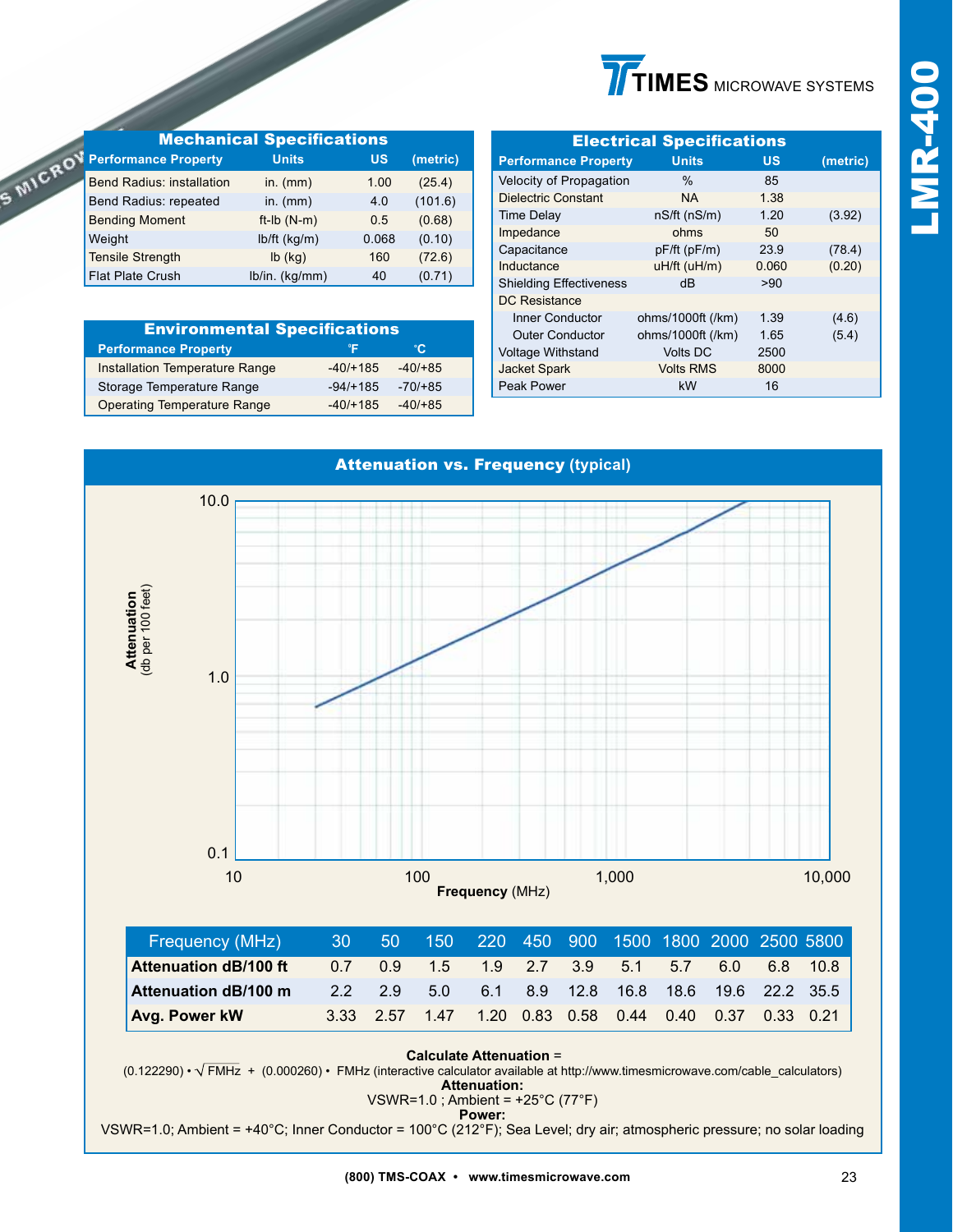# **TIMES** MICROWAVE SYSTEMS LMR® -400 Flexible Low Loss Communications

| <b>Connectors</b>                |                         | Part                            | <b>Stock</b> |             |       | <b>VSWR** Coupling</b> | <b>Inner</b><br><b>Contact Contact Body</b> | <b>Outer</b>  | Finish* |      | Length |      | <b>Width</b> |       | Weight  |
|----------------------------------|-------------------------|---------------------------------|--------------|-------------|-------|------------------------|---------------------------------------------|---------------|---------|------|--------|------|--------------|-------|---------|
| Interface                        | <b>Description</b>      | <b>Number</b>                   | Code         | Freq. (GHz) |       | <b>Nut</b>             | <b>Attach</b>                               | <b>Attach</b> | /Pin    | in.  | (mm)   | in,  | (mm)         | lb    | (g)     |
| 1. 7-16 DIN Female Straight Jack |                         | TC-400-716-FC                   | 3190-376     | < 1.25:1    | (2.5) | <b>NA</b>              | Solder                                      | Clamp         | S/S     | 1.6  | (41)   | 1.13 | (28.7)       | 0.281 | (127.5) |
| 2.7-16 DIN                       | <b>Right Angle</b>      | TC-400-716M-RA-D                | 3190-2598    | < 1.35:1    | (6)   | Hex                    | Solder                                      | Crimp         | A/S     | 1.7  | (4320) | 1.98 | (50.3)       | 0.374 | (169.5) |
| 3.7-16 DIN Male                  | Straight Plug           | EZ-400-716M-X                   | 3190-2524    | < 1.25:1    | (6)   | Hex                    | Spring Finger Crimp                         |               | A/G     | 1.6  | (39.5) | 1.38 | (35)         | 0.277 | (126.0) |
| 4.7-16 DIN Male                  | Straight Plug           | TC-400-716-MC                   | 3190-279     | < 1.25:1    | (2.5) | <b>Hex</b>             | Solder                                      | Clamp         | S/S     | 1.4  | (36)   | 1.40 | (35.6)       | 0.268 | (121.6) |
| 5.7-16 DIN Male                  | <b>Right Angle</b>      | TC-400-716MC-RA                 | 3190-1671    | < 1.25:1    | (<3)  | Hex                    | Solder                                      | Clamp         | A/S     | 2.4  | (61.5) | 1.88 | (47.8)       | 0.35  | (159)   |
| <b>6. 7-16DIN Male</b>           | <b>Right Angle</b>      | EZ-400-716M-RA-X                | 3190-2545    | < 1.35:1    | (6)   | Hex                    | <b>Spring Finger Crimp</b>                  |               | A/G     | 1.6  | (41.7) | 1.75 | (44.3)       | 0.374 | (0.17)  |
| 7. BNC Male                      | Straight Plug           | <b>TC-400-BM</b>                | 3190-318     | < 1.25:1    | (2.5) | Knurl                  | Solder                                      | Crimp         | N/S     | 1.7  | (43)   | 0.56 | (14.2)       | 0.063 | (28.6)  |
| 8. BNC Male                      | Straight Plug           | EZ-400-BM-X                     | 3190-2852    | < 1.35:1    | (2)   | Knurl                  | <b>Spring Finger Crimp</b>                  |               | A/G     | 1.7  | (42.7) | 0.56 | (14.2)       | 0.066 | (29.9)  |
| 9. BNC Male                      | <b>Right Angle</b>      | EZ-400-BM-RA-X                  | 3190-2847    | < 1.35:1    | (2)   | Knurl                  | Spring Finger Crimp                         |               | A/G     | 1.9  | (48.0) | 1.32 | (33.5)       | 0.097 | (44.0)  |
| 10. HN Male                      | Straight Plug           | <b>TC-400-HNM</b>               | 3190-923     | $< 1.25$ :  | (<1)  | Knurl                  | Solder                                      | Clamp         | S/G     | 2.3  | (59.2) | 0.88 | (22.4)       | 0.25  | (113.4) |
| 11. HN Male                      | Right Angle             | TC-400-HNM-RA                   | 3190-2541    | < 1.25:1    | (2.5) | Hex                    | Solder                                      | Crimp         | A/G     | 1.6  | (41.4) | 1.56 | (39.6)       | 0.198 | (90.0)  |
| 12. QDS Male                     | <b>Straight Plug</b>    | TC-400-QDSM                     | 3190-620     | $< 1.25$ :  | (<3)  | Knurl                  | Solder                                      | Clamp         | A/G     | 1.8  | (46.6) | 1.00 | (25.4)       | 0.25  | (113.4) |
| 13. UHF Male                     | Straight Plug           | EZ-400-UM                       | 3190-997     | < 1.25:1    | (2.5) | Knurl                  | <b>Spring FingerCrimp</b>                   |               | N/G     | 1.8  | (48)   | 0.80 | (20.3)       | 0.076 | (34.4)  |
| 14. Mini-UHF                     | Straight Plug           | TC-400-MUHF                     | 3190-520     | < 1.25:1    | (2.5) | Knurl                  | Solder                                      | Crimp         | N/G     | 1.1  | (28)   | 0.50 | (12.7)       | 0.020 | (9.1)   |
| 15. N Female                     | Straight Jack           | <b>TC-400-NFC</b>               | 3190-299     | < 1.25:1    | (2.5) | <b>NA</b>              | Solder                                      | Clamp         | N/S     | 1.6  | (41)   | 0.75 | (19.1)       | 0.119 | (54.0)  |
| 16. N Female                     | Straight Jack           | <b>EZ-400-NF-X</b>              | 3190-2818    | < 1.25:1    | (2.5) | <b>NA</b>              | <b>Spring Finger Crimp</b>                  |               | N/G     | 1.8  | (45)   | 0.66 | (16.8)       | 0.105 | (47.6)  |
| 17. N Female                     | Straight Jack           | <b>TC-400-NF-X</b>              | 3190-2815    | < 1.25:1    | (2.5) | <b>NA</b>              | Solder                                      | Crimp         | N/G     | 1.8  | (45)   | 0.66 | (16.8)       | 0.105 | (47.6)  |
| 18. N Female                     | <b>Bulkhead Jack</b>    | <b>EZ-400-NF-BH</b>             | 3190-518*    | < 1.25:1    | (2.5) | <b>NA</b>              | <b>Spring Finger Crimp</b>                  |               | N/G     | 1.8  | (46)   | 0.88 | (22.4)       | 0.102 | (46.3)  |
| 19. N Female                     |                         | Bulkhead Jack TC-400-NFC-BH (A) | 3190-872     | < 1.25:1    | (2.5) | <b>NA</b>              | Solder                                      | Clamp         | A/G     | 1.8  | (46)   | 0.88 | (22.4)       | 0.145 | (65.8)  |
| 20. N Male                       | Straight Plug           | <b>SC-400-NM</b>                | 3190-1454    | < 1.25:1    | (2.5) | Knurl                  | Solder                                      | Crimp         | N/G     | 1.5  | (38)   | 0.75 | (19.1)       | 0.090 | (40.8)  |
| <b>21. N Male</b>                | <b>Straight Plug</b>    | <b>TC-400-NMC</b>               | 3190-6077    | < 1.25:1    | (2.5) | Knurl                  | Solder                                      | Clamp         | N/G     | 1.5  | (38)   | 0.70 | (17.8)       | 0.121 | (54.9)  |
| <b>22. N Male</b>                | <b>Straight Plug</b>    | EZ-400-NMC-2-D                  | 3190-2640    | < 1.25:1    |       |                        | (2.5) Hex/KnurlSpring FingerClamp           |               | N/G     | 1.5  | (38)   | 0.75 | (19.1)       | 0.121 | (54.9)  |
| <b>23. N Male</b>                | Straight Plug           | <b>EZ-400-NMH-X</b>             | 3190-2590    | < 1.25:1    | (10)  |                        | Hex/KnurlSpring FingerCrimp                 |               | A/G     | 1.5  | (38)   | 0.89 | (22.6)       | 0.103 | (46.8)  |
| <b>24. N Male</b>                | <b>Straight Plug</b>    | <b>TC-400-NMH-X</b>             | 3190-2626    | < 1.25:1    |       | (10) Hex/Knurl         | Solder                                      | Crimp         | A/G     | 1.5  | (38)   | 0.89 | (22.6)       | 0.113 | (51.3)  |
| <b>25. N Male</b>                | Straight Plug           | <b>EZ-400-NMK-D</b>             | 3190-661     | < 1.25:1    | (10)  | Knurl                  | <b>Spring Finger Crimp</b>                  |               | S/G     | 1.5  | (38)   | 0.75 | (22.6)       | 0.113 | (51.3)  |
| <b>26.</b> N Male                | <b>Right Angle</b>      | EZ-400-NMH-RA-X                 | 3190-2638    | < 1.35:1    | (6)   |                        | Hex/Knurl Spring Finger Crimp               |               | A/G     | 1.87 | (47)   | 1.42 | (36.0)       | 0.177 | (80.2)  |
| 27. N Male                       | <b>Right Angle</b>      | TC-400-NMH-RA-SS                | 3190-1668    | < 1.25:1    | (2.5) | Hex                    | Solder                                      | Crimp         | SS/G    | 1.5  | (38.1) | 0.89 | (2.6)        | 0.130 | (59.0)  |
| 28. N Male                       | <b>Right Angle</b>      | TC-400-NMH-RA-D                 | 3190-2293*   | < 1.35:1    | (6)   | Hex/Knurl              | Solder                                      | Crimp         | A/G     | 1.8  | (46)   | 1.25 | (31.8)       | 0.130 | (59.0)  |
| <b>29. N Male</b>                | <b>Right Angle</b>      | TC-400-NMC-RA (A)               | 3190-870     | < 1.35:1    | (2.5) | <b>Hex</b>             | Solder                                      | Clamp         | A/G     | 1.8  | (46)   | 1.25 | (31.8)       | 0.150 | (68.0)  |
| <b>30. N Male</b>                |                         | Reverse Polarity TC-400-NM-RP   | 3190-960     | < 1.25:1    | (2.5) | Knurl                  | Solder                                      | Crimp         | N/G     | 1.5  | (38)   | 0.75 | (19.1)       | 0.090 | (40.8)  |
| 31. SMA Male                     | <b>Straight Plug</b>    | <b>TC-400-SM-X</b>              | 3190-3046    | < 1.25:1    | (8)   | Hex                    | Solder                                      | Crimp         | N/G     | 1.2  | (29)   | 0.50 | (12.7)       | 0.032 | (14.5)  |
| 32. TNC Female                   | <b>Reverse Polarity</b> | <b>TC-400-TF-RP</b>             | 3190-1063    | < 1.25:1    | (2.5) | <b>NA</b>              | Solder                                      | Crimp         | N/G     | 1.8  | (46)   | 0.55 | (14.0)       | 0.074 | (33.6)  |
| 33. TNC Female                   | <b>Reverse Polarity</b> | <b>EZ-400-TF-RP</b>             | 3190-795     | < 1.25:1    | (2.5) | <b>NA</b>              | <b>Spring Finger Crimp</b>                  |               | A/G     | 1.8  | (46)   | 0.55 | (14.0)       | 0.074 | (33.6)  |
| 34. TNC Male                     | Straight Plug           | <b>TC-400-TM-X</b>              | 3190-2532    | < 1.25:1    | (6)   | Hex/Knurl              | Solder                                      | Crimp         | A/G     | 1.9  | (48)   | 0.67 | (17.5)       | 0.075 | (34.3)  |
| 35. TNC Male                     | Straight Plug           | EZ-400-TM-X                     | 3190-2533    | < 1.25:1    | (6)   |                        | Hex/Knurl Spring Finger Crimp               |               | A/G     | 1.9  | (48)   | 0.67 | (17.5)       | 0.075 | (34.3)  |
| 36. TNC Male                     | <b>Reverse Polarity</b> | <b>TC-400-TM-RP</b>             | 3190-1062    | < 1.25:1    | (2.5) | Knurl                  | Solder                                      | Crimp         | N/G     | 1.7  | (43)   | 0.59 | (15.0)       | 0.074 | (33.6)  |
| 37. TNC Male                     | <b>Reverse Polarity</b> | <b>EZ-400-TM-RP</b>             | 3190-794     | < 1.25:1    | (2.5) | Knurl                  | <b>Spring Finger Crimp</b>                  |               | A/G     | 1.7  | (43)   | 0.59 | (15.0)       | 0.074 | (33.6)  |
| 38. TNC Male                     | <b>Right Angle</b>      | <b>TC-400-TM-RA-D</b>           | 3190-2671    | < 1.35:1    | (6)   | Hex/Knurl              | Solder                                      | Crimp         | A/G     | 1.4  | (35)   | 1.41 | (35.8)       | 0.130 | (59.0)  |
| 39. TNC Male                     | <b>Right Angle</b>      | EZ-400-TM-RA-X                  | 3190-2800    | < 1.24:1    | (6)   | Hex                    | <b>Spring Finger Crimp</b>                  |               | A/G     | 2.0  | (50.0) | 0.62 | (15.7)       | 0.130 | (59.0)  |

\* Finish metals: N=Nickel, S=Silver, G=Gold, SS=Stainless Steel, A=Alballoy \*\*VSWR spec based on 3 foot cable with a connector \*Available in bulk pack

#### Install Tools and Hardware